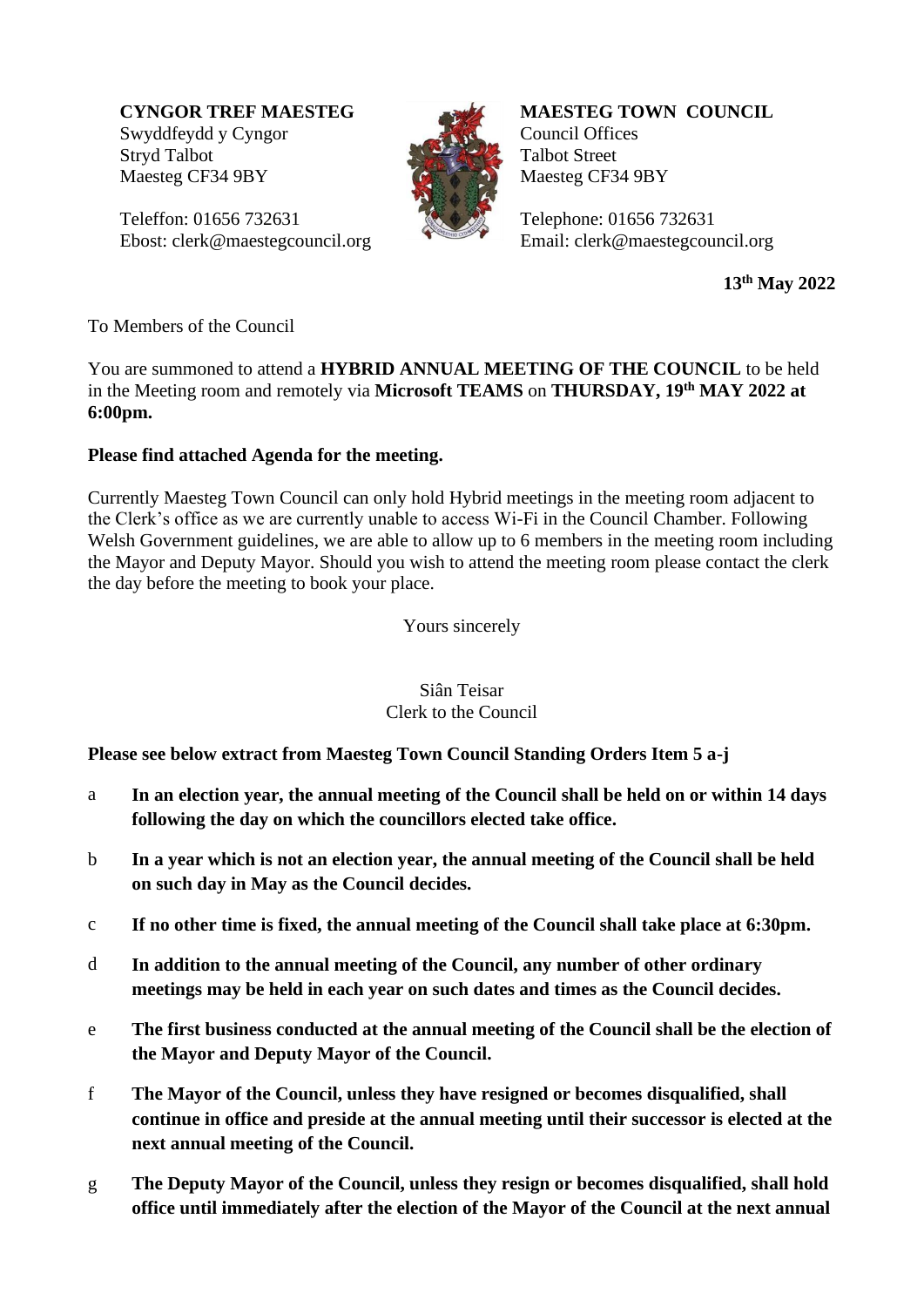#### **meeting of the Council.**

SEE MINUTE 37 from Full Council 02/06/2017 whereby it was agreed

"The current seniority list to be abolished at the 2018 Annual General Meeting. Election for the position of Deputy Mayor to take place from that date, the Deputy Mayor appointed becomes the Mayor elect for the following year. Nominations for Deputy Mayor from 2018 to be restricted to elected members who have not previously served a term as Mayor, where there is no interest shown by qualifying members, nominations can then be taken from members of the Council who have already completed one or more terms of office."

- h **In an election year, if the current Mayor of the Council has not been re-elected as a member of the Council, they shall preside at the annual meeting until a successor Mayor of the Council has been elected. The current Mayor of the Council shall not have an original vote in respect of the election of the new Mayor of the Council but shall give a casting vote in the case of an equality of votes.**
- i **In an election year, if the current Mayor of the Council has been re-elected as a member of the Council, they shall preside at the annual meeting until a new Mayor of the Council has been elected. They may exercise an original vote in respect of the election of the new Mayor of the Council and shall give a casting vote in the case of an equality of votes.**
- j Following the election of the Mayor of the Council and Deputy Mayor of the Council at the annual meeting, the business shall include:
	- i. **In an election year, delivery by the Mayor of the Council and councillors of their acceptance of office forms unless the Council resolves for this to be done at a later date. In a year which is not an election year, delivery by the Mayor of the Council of their acceptance of office form unless the Council resolves for this to be done at a later date;**
	- ii. Confirmation of the accuracy of the minutes of the last meeting of the Council;
	- iii. Receipt of the minutes of the last meeting of a committee;
	- iv. Consideration of the recommendations made by a committee;
	- v. Review of delegation arrangements to committees, sub-committees, staff and other local authorities;
	- vi. Review of the terms of reference for committees;
	- vii. Appointment of members to existing committees;
	- viii. Appointment of any new committees in accordance with standing order 4;
	- ix. Review and adoption of appropriate standing orders and financial regulations;
	- x. Review of arrangements (including legal agreements) with other local authorities, notfor-profit bodies and businesses;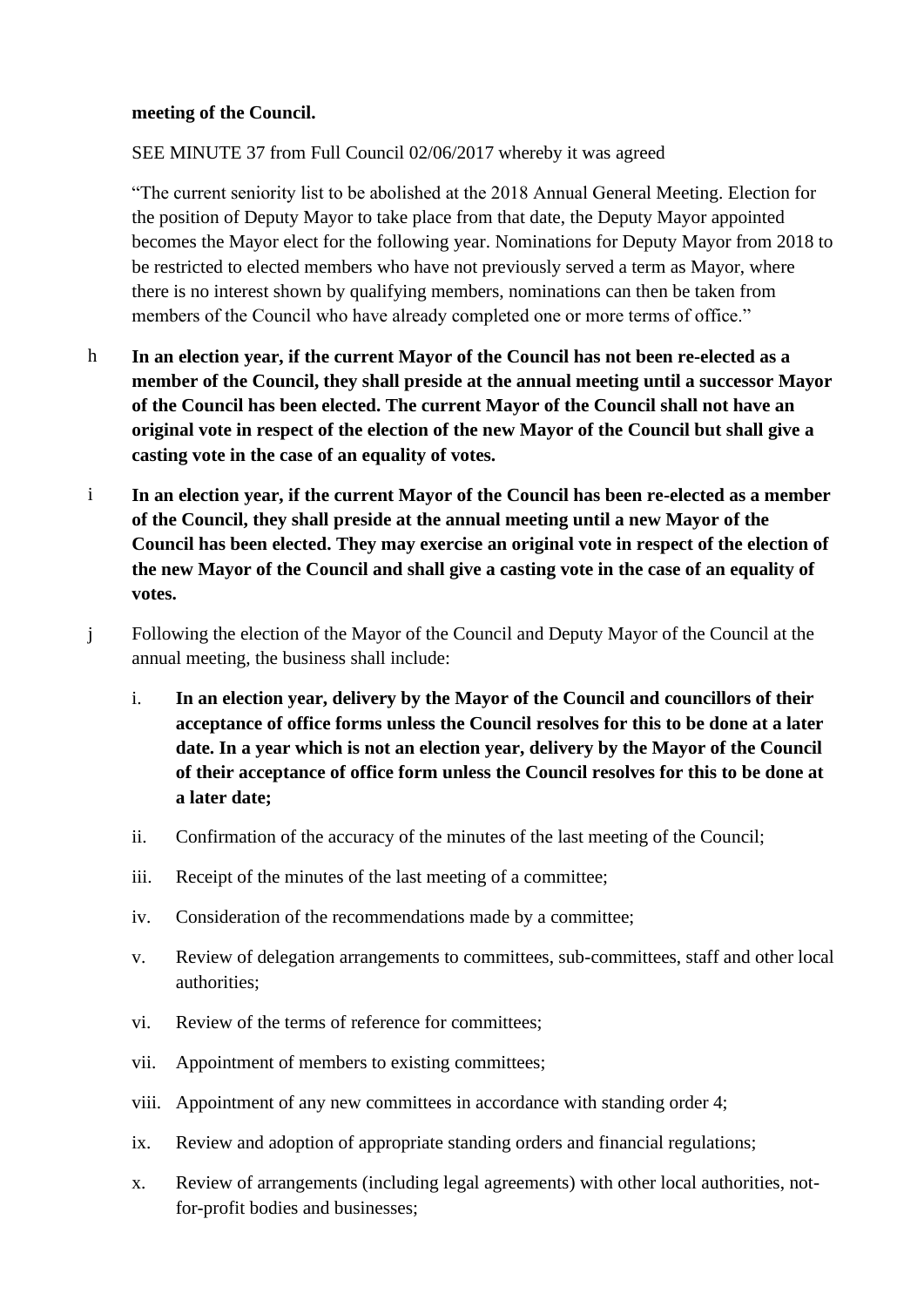- xi. Review of representation on or work with external bodies and arrangements for reporting back;
- xii. Review of inventory of land and other assets including buildings and office equipment;
- xiii. Review of the Council's and/or staff subscriptions to other bodies;
- xiv. Review of the Council's complaints procedure;
- xv. Review of the Council's policies, procedures and practices in respect of its obligations under freedom of information and data protection legislation (*see also standing orders 11, 20 and 21*);
- xvi. Review of the Council's policy for dealing with the press/media;
- xvii. Review of the Council's employment policies and procedures;
- xviii. Determining the time and place of ordinary meetings of the Council up to and including the next annual meeting of the Council. i.e. 1<sup>st</sup> Tuesday of every month at 6:30pm.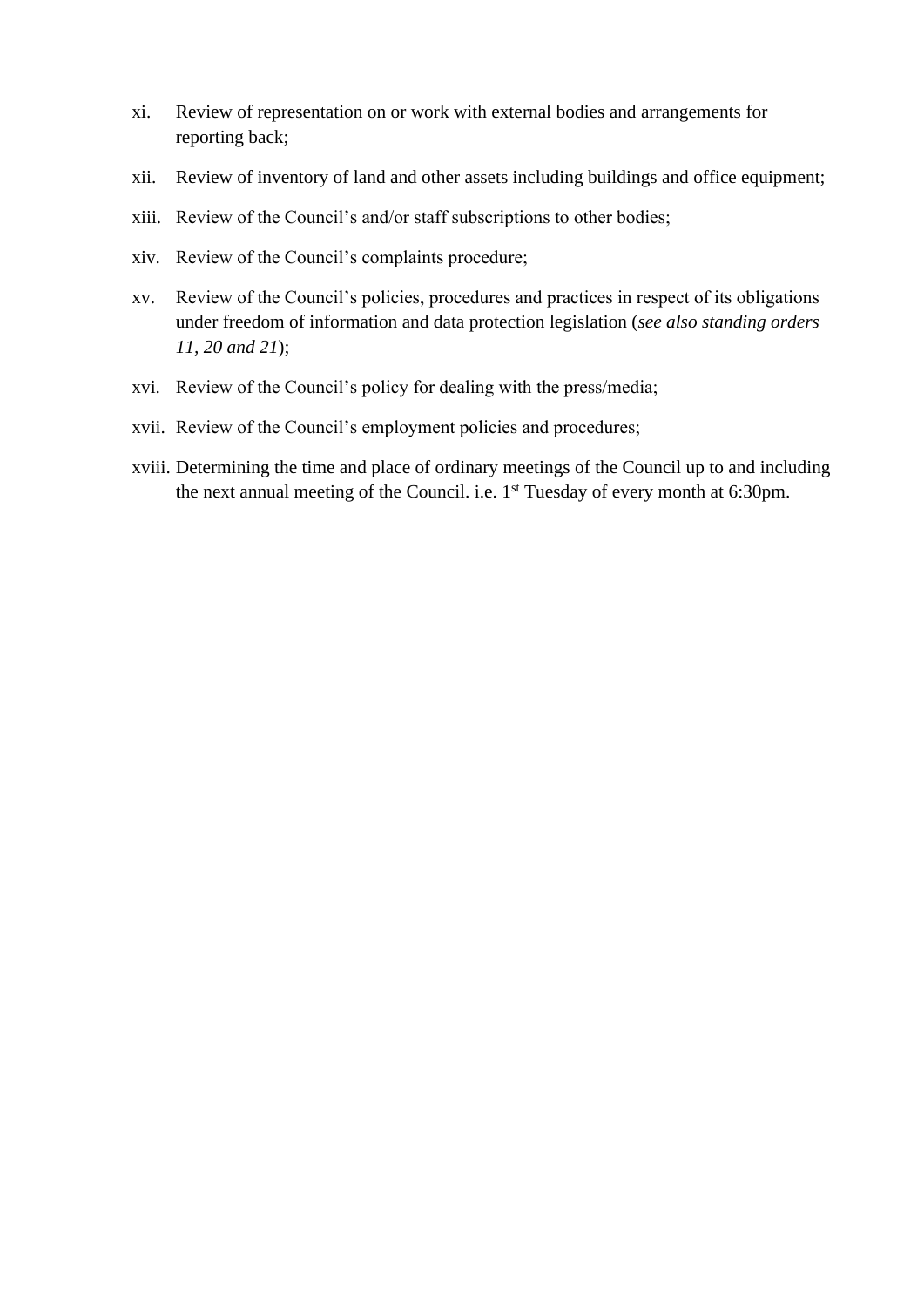## **AGENDA - Annual Meeting of Council on THURSDAY, 19th MAY 2022 at 6:00pm.**

**1.** Confirm appointment of **His Worship the Mayor for 2022-23 and to sign the declaration of acceptance**

Cllr A James

**2.** To receive the declarations of acceptance of newly appointed Councillors.

| Ward                | Councillor                 | Date Signed Declaration<br>of Acceptance |
|---------------------|----------------------------|------------------------------------------|
| Caerau              | <b>Adam Rhys DAVIES</b>    | 09/05/2022                               |
|                     | <b>Paul DAVIES</b>         | 09/05/2022                               |
|                     | <b>Andrew JAMES</b>        | 09/05/2022                               |
|                     | <b>Matthew ROWLANDS</b>    | 13/05/2022                               |
| <b>Maesteg East</b> | <b>Fadhel ABEDALKARIM</b>  | 09/05/2022                               |
|                     | <b>Keith EDWARDS</b>       | 06/05/2022                               |
|                     | Phil JENKINS               | 12/05/2022                               |
|                     | <b>Christine KNIGHT</b>    | 10/05/2022                               |
|                     | Idris WILLIAMS             | 06/05/2022                               |
| <b>Maesteg West</b> | <b>Richard COLLINS</b>     | 09/05/2022                               |
|                     | <b>Rosemary MARTIN</b>     | 09/05/2022                               |
|                     | <b>Ross PENHALE-THOMAS</b> |                                          |
|                     | Leighton THOMAS            | 09/05/2022                               |
|                     | Vacancy                    |                                          |
| Nantyffyllon        | <b>Chris DAVIES</b>        | 12/05/2022                               |
|                     | <b>Rob LEWIS</b>           | 13/05/2022                               |
|                     | Gavin THOMAS               |                                          |
| <b>MAYOR</b>        |                            |                                          |

## **3.** To Appoint a **Deputy Mayor for 2022-23**

| Nominations | <b>Votes</b> |
|-------------|--------------|
|             |              |
|             |              |
|             |              |
|             |              |
|             |              |
|             |              |
|             |              |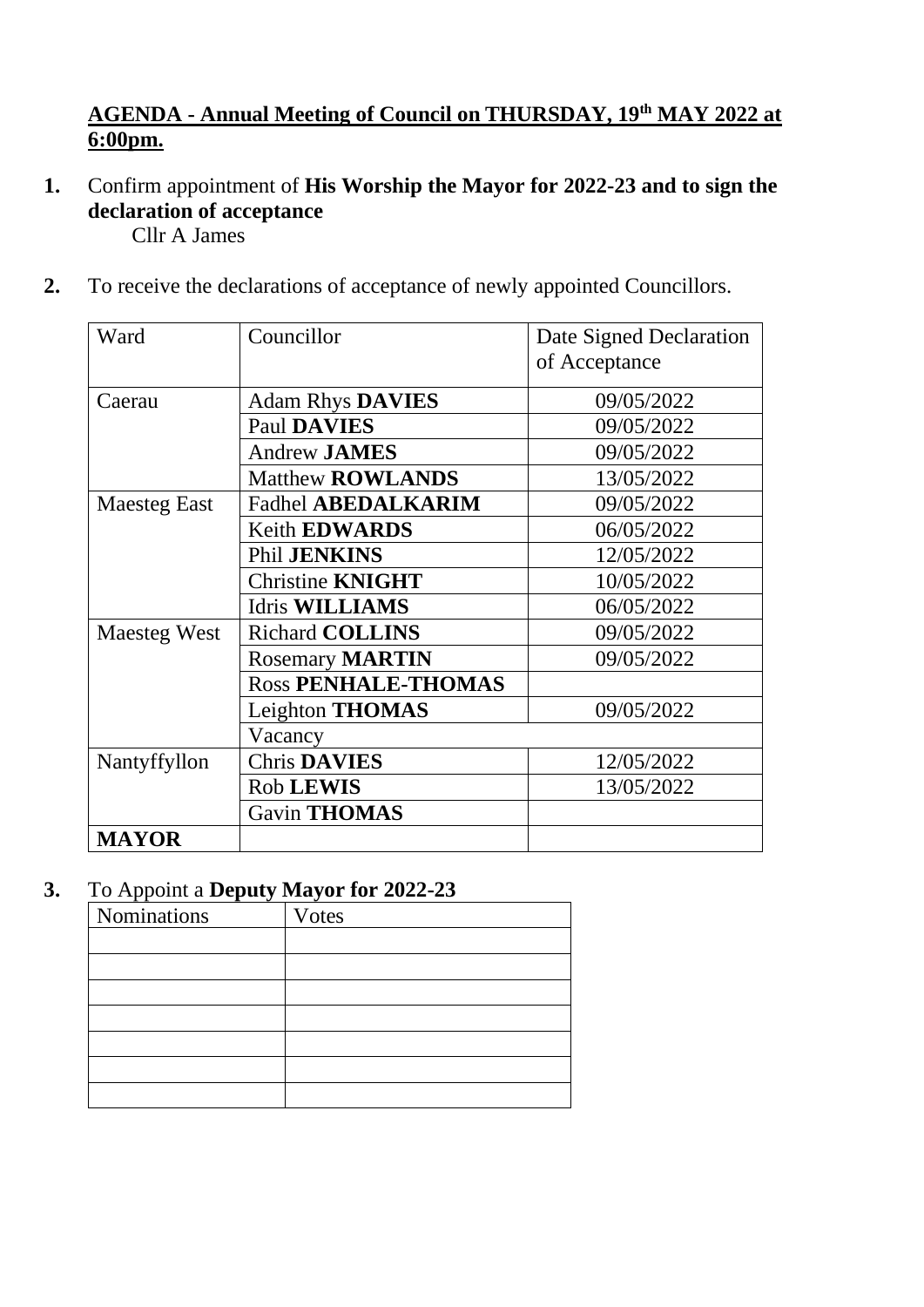**4.** To confirm the minor authority representatives on the **Governing Bodies** of the following Primary Schools:

| <b>Caerau Primary School</b>                                                    | Cllr AR Davies - term ends 2 September 2024 |
|---------------------------------------------------------------------------------|---------------------------------------------|
| Nantyffyllon Primary School                                                     | Cllr A James – term ends 7 April 2022       |
| <b>Plasnewydd Primary School</b>                                                | Cllr G Thomas – term ends 7 December 2022   |
| <b>Garth Primary School</b>                                                     | Cllr W May – term ends $2$ May 2023         |
| St Mary's & St Patrick's Primary School   Cllr R Collins - terms ends June 2024 |                                             |
| Ysgol Gynradd Cynwyd Sant                                                       | Cllr AR Davies – term ends 29 May 2023      |

Please note that the appointment terms for School Governors is set by BCBC and whether a Councillor is re-elected or not the terms stand unless the Councillor resigns as a governor.

Nominations for Nantyffyllon Primary School

| <b>Nominations</b> | Votes | Appointed |
|--------------------|-------|-----------|
|                    |       |           |
|                    |       |           |
|                    |       |           |

**5.** To Appoint Membership of the **Finance Committee for 2022-23** to carry out Internal Audit Function in compliance with the Account & Audit Regulations:

## **Committee = (7 members)**

| <b>Nominations</b> | <b>Vote</b> | <b>Confirmed on Committee</b> |
|--------------------|-------------|-------------------------------|
|                    |             |                               |
|                    |             |                               |
|                    |             |                               |
|                    |             |                               |
|                    |             |                               |
|                    |             |                               |
|                    |             |                               |
|                    |             |                               |
|                    |             |                               |
|                    |             |                               |
|                    |             |                               |
|                    |             |                               |
|                    |             |                               |
|                    |             |                               |
|                    |             |                               |
|                    |             |                               |
|                    |             |                               |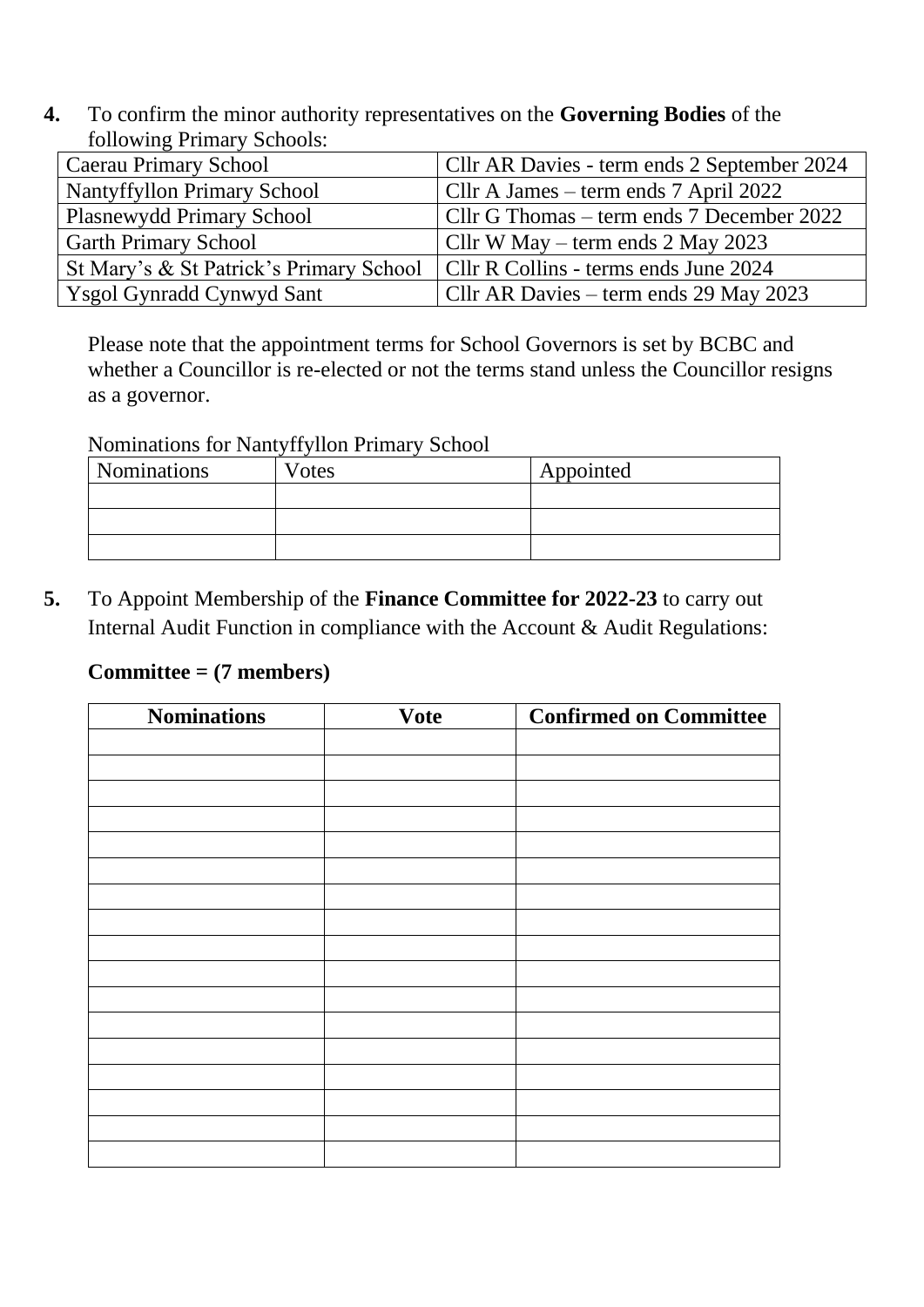| <b>Members of</b><br><b>Committee</b> | <b>Vote</b> | <b>Appointed as</b><br>Chair |
|---------------------------------------|-------------|------------------------------|
|                                       |             |                              |
|                                       |             |                              |
|                                       |             |                              |
|                                       |             |                              |
|                                       |             |                              |
|                                       |             |                              |
|                                       |             |                              |

To Appoint a **2022-23 Finance Committee Chair**

Current Bank Mandate Signatories (Cheque & online) currently all payments need the Clerk / Deputy Clerk plus 2 members to authorise payments:

Cllrs: K Edwards, R Martin, L Thomas, G Thomas & I Williams Clerk S Teisar & Deputy Clerk M Thomas

Amendments to Bank Mandate Signatories:

| <b>Keep</b> | ັ<br><b>Remove</b> | Add |
|-------------|--------------------|-----|
|             |                    |     |
|             |                    |     |
|             |                    |     |
|             |                    |     |
|             |                    |     |

**6.** To Appoint Membership of the **Planning Committee for 2022-23 Committee = 5 members and includes the Mayor and 1 member from each ward** 

| Mayor | Caerau | <b>Maesteg East</b> | Maesteg West   Nantyffyllon |  |
|-------|--------|---------------------|-----------------------------|--|
|       |        |                     |                             |  |
|       |        |                     |                             |  |

**7.** To Appoint Membership of the **Events Committee for 2022-23:**  (Meetings open to all Members of Council)

**Committee = 5 members and includes the Mayor and 1 member from each ward** 

| <b>Mayor</b> | Caerau | <b>Maesteg East</b> | Maesteg West | Nantyffyllon |
|--------------|--------|---------------------|--------------|--------------|
|              |        |                     |              |              |
|              |        |                     |              |              |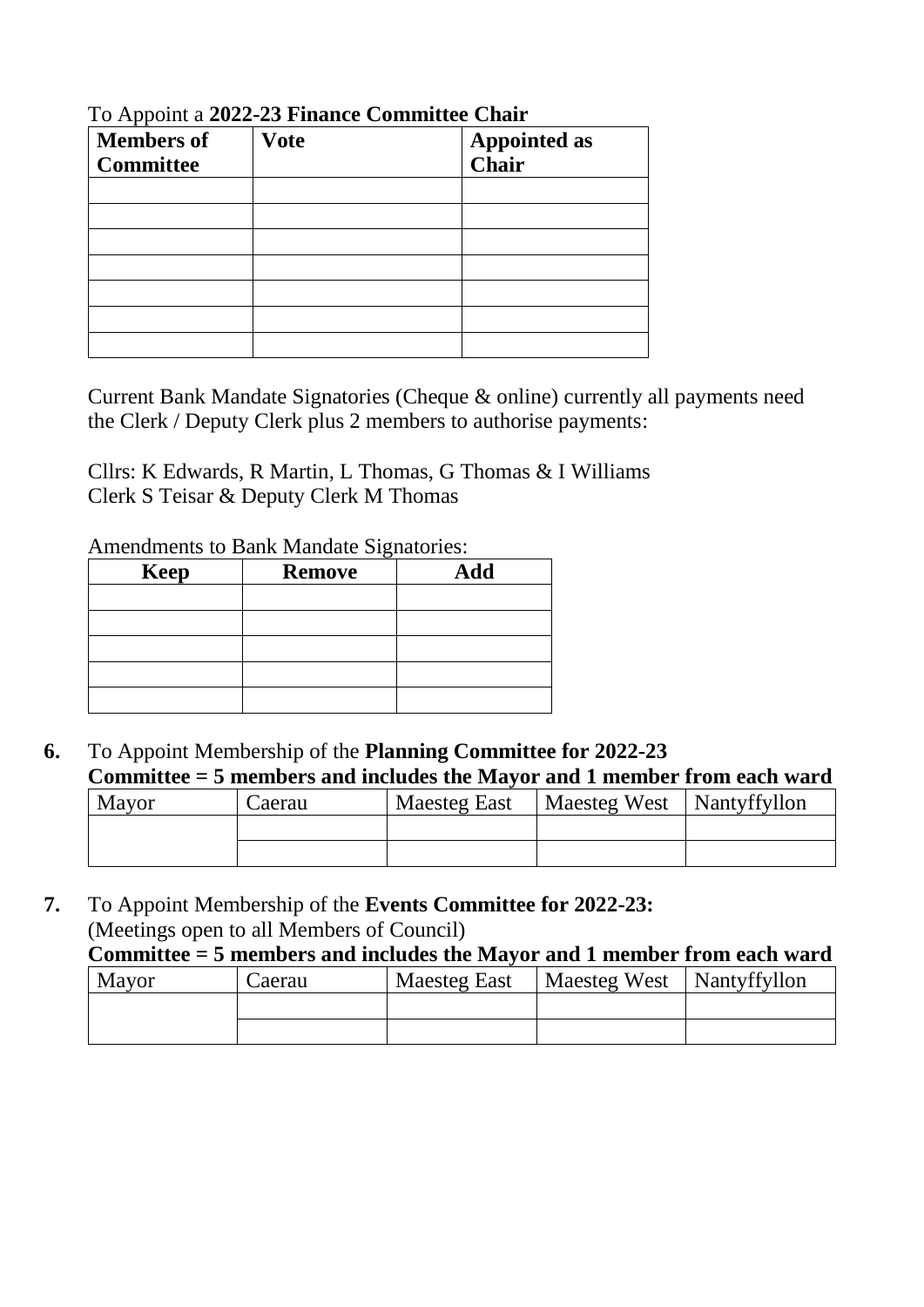**8.** To Appoint Membership of the **Rights of Way/Environment Committee for 2022- 23:**

| Committee = 5 members and includes the Mayor and 1 member from each ward |        |                     |                             |  |  |
|--------------------------------------------------------------------------|--------|---------------------|-----------------------------|--|--|
| Mayor                                                                    | Caerau | <b>Maesteg East</b> | Maesteg West   Nantyffyllon |  |  |
|                                                                          |        |                     |                             |  |  |
|                                                                          |        |                     |                             |  |  |

**Committee = 5 members and includes the Mayor and 1 member from each ward** 

Co-opted Member: Community Maintenance Officer D Passey

**9.** To Appoint Membership of the **Property/Health & Safety Committee for 2022-23: Committee = 5 members**

| <b>Nominations</b> | <b>Vote</b> | <b>Confirmed on Committee</b> |
|--------------------|-------------|-------------------------------|
|                    |             |                               |
|                    |             |                               |
|                    |             |                               |
|                    |             |                               |
|                    |             |                               |
|                    |             |                               |
|                    |             |                               |

# To Appoint a **2022-23 Property/Health & Safety Committee Chair**

| <b>Members of</b><br><b>Committee</b> | <b>Vote</b> | <b>Appointed as</b><br>Chair |
|---------------------------------------|-------------|------------------------------|
|                                       |             |                              |
|                                       |             |                              |
|                                       |             |                              |
|                                       |             |                              |
|                                       |             |                              |

**10.** To Appoint Membership of the **Personnel Committee for 2022-23: Committee = 5 members**

| <b>Nominations</b> | <b>Vote</b> | <b>Confirmed on Committee</b> |
|--------------------|-------------|-------------------------------|
|                    |             |                               |
|                    |             |                               |
|                    |             |                               |
|                    |             |                               |
|                    |             |                               |
|                    |             |                               |
|                    |             |                               |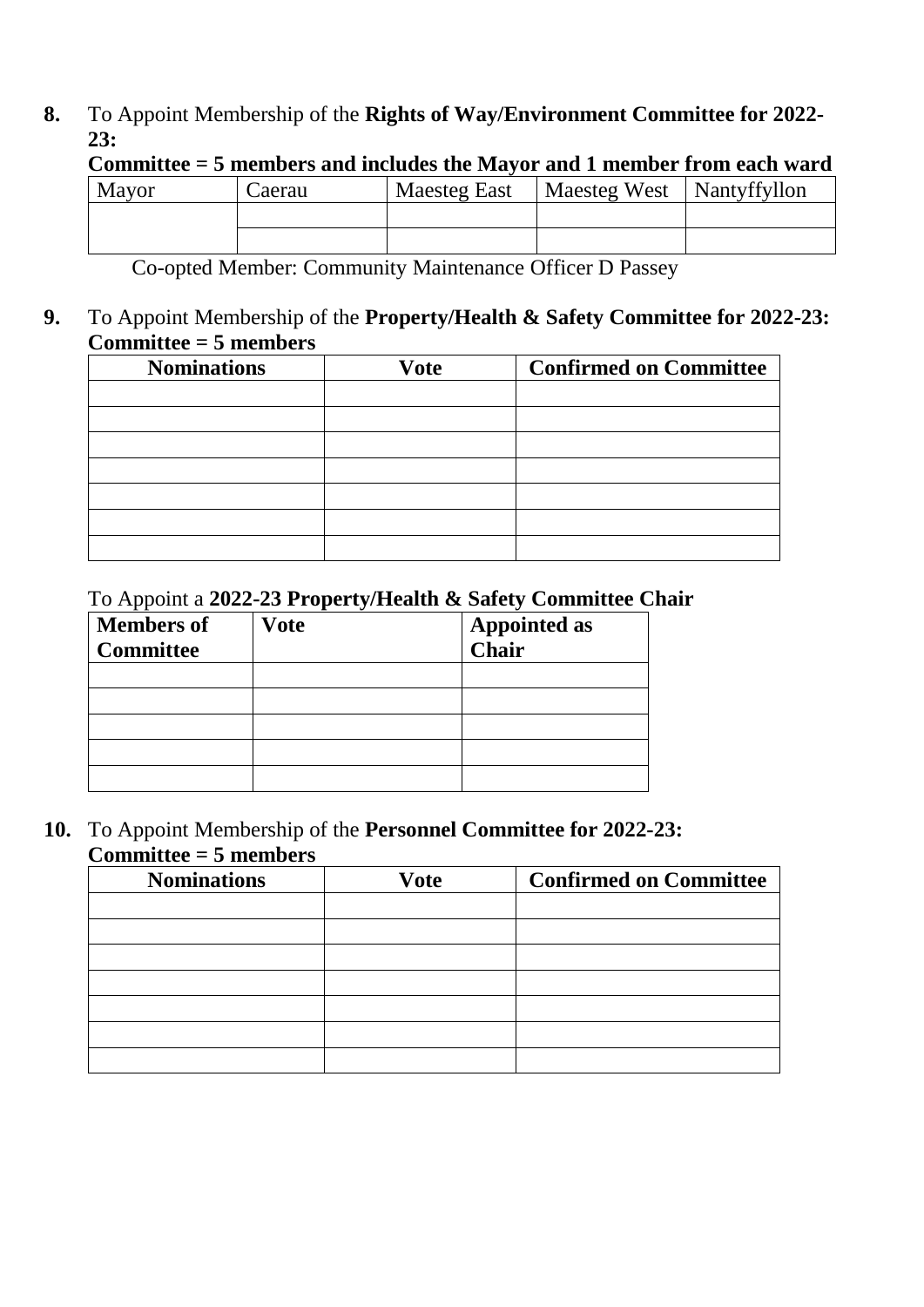| <b>Members of</b><br><b>Committee</b> | <b>Vote</b> | <b>Appointed as<br/>Chair</b> |
|---------------------------------------|-------------|-------------------------------|
|                                       |             |                               |
|                                       |             |                               |
|                                       |             |                               |
|                                       |             |                               |
|                                       |             |                               |

To Appoint a **2022-23 Personnel Committee Chair**

**11.** To Appoint Membership of the **Communications Committee for 2022-23: Committee = 5 members and includes the Mayor and 1 member from each ward** 

| Mayor | Caerau | <b>Maesteg East</b> | <b>Maesteg West</b> | Nantyffyllon |
|-------|--------|---------------------|---------------------|--------------|
|       |        |                     |                     |              |
|       |        |                     |                     |              |

**12.** To Appoint Membership of the **Policy Committee for 2022-23: Committee = 5 members**

| <b>Nominations</b> | <b>Vote</b> | <b>Confirmed on Committee</b> |
|--------------------|-------------|-------------------------------|
|                    |             |                               |
|                    |             |                               |
|                    |             |                               |
|                    |             |                               |
|                    |             |                               |
|                    |             |                               |
|                    |             |                               |

## To Appoint a **2022-23 Policy Committee Chair**

| <b>Members of</b><br><b>Committee</b> | <b>Vote</b> | <b>Appointed as</b><br>Chair |
|---------------------------------------|-------------|------------------------------|
|                                       |             |                              |
|                                       |             |                              |
|                                       |             |                              |
|                                       |             |                              |
|                                       |             |                              |

**13.** To Appoint Membership of the **Projects Committee for 2022-23: Committee = 5 members and includes the Mayor and 1 member from each ward** 

| Mayor | Caerau | Maesteg East | Maesteg West   Nantyffyllon |  |
|-------|--------|--------------|-----------------------------|--|
|       |        |              |                             |  |
|       |        |              |                             |  |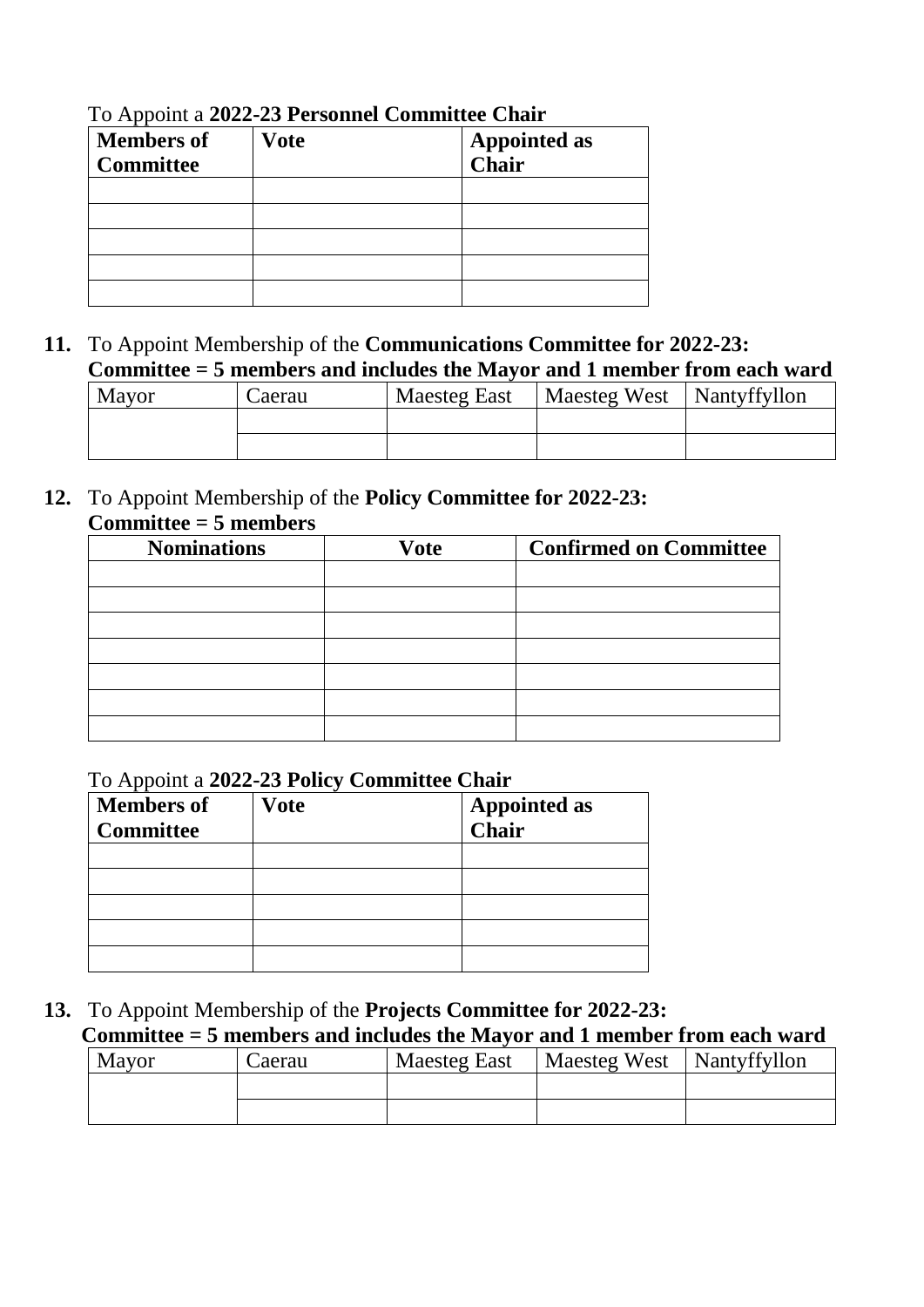# **14.** To Appoint Membership of the **Standing Orders / Code of Conduct Committee for 2022-23:**

| <b>Nominations</b> | <b>Vote</b> | <b>Confirmed on Committee</b> |
|--------------------|-------------|-------------------------------|
|                    |             |                               |
|                    |             |                               |
|                    |             |                               |
|                    |             |                               |
|                    |             |                               |
|                    |             |                               |
|                    |             |                               |

### To Appoint a **2022-23 Standing Orders / Code of Conduct Committee Chair**

| <b>Members of</b> | <b>Vote</b> | <b>Appointed as<br/>Chair</b> |
|-------------------|-------------|-------------------------------|
| <b>Committee</b>  |             |                               |
|                   |             |                               |
|                   |             |                               |
|                   |             |                               |
|                   |             |                               |
|                   |             |                               |

**15.** To Appoint a Delegate to serve on the **BCBC Town & Community Council Forum for 2022-23:** 

**16.** To Appoint Delegates to serve on the **AWEN Cultural Trust Group for 2022-23: Delegates = 1 member from each ward** 

| Caerau | <b>Maesteg East</b> | Maesteg West   Nantyffyllon |  |
|--------|---------------------|-----------------------------|--|
|        |                     |                             |  |
|        |                     |                             |  |

**17.** To Appoint Delegate(s) to serve on the **Llynfi Valley River Care & Environment Group for 2022-23:** 

# **Delegates = minimum 1 up to 3 members**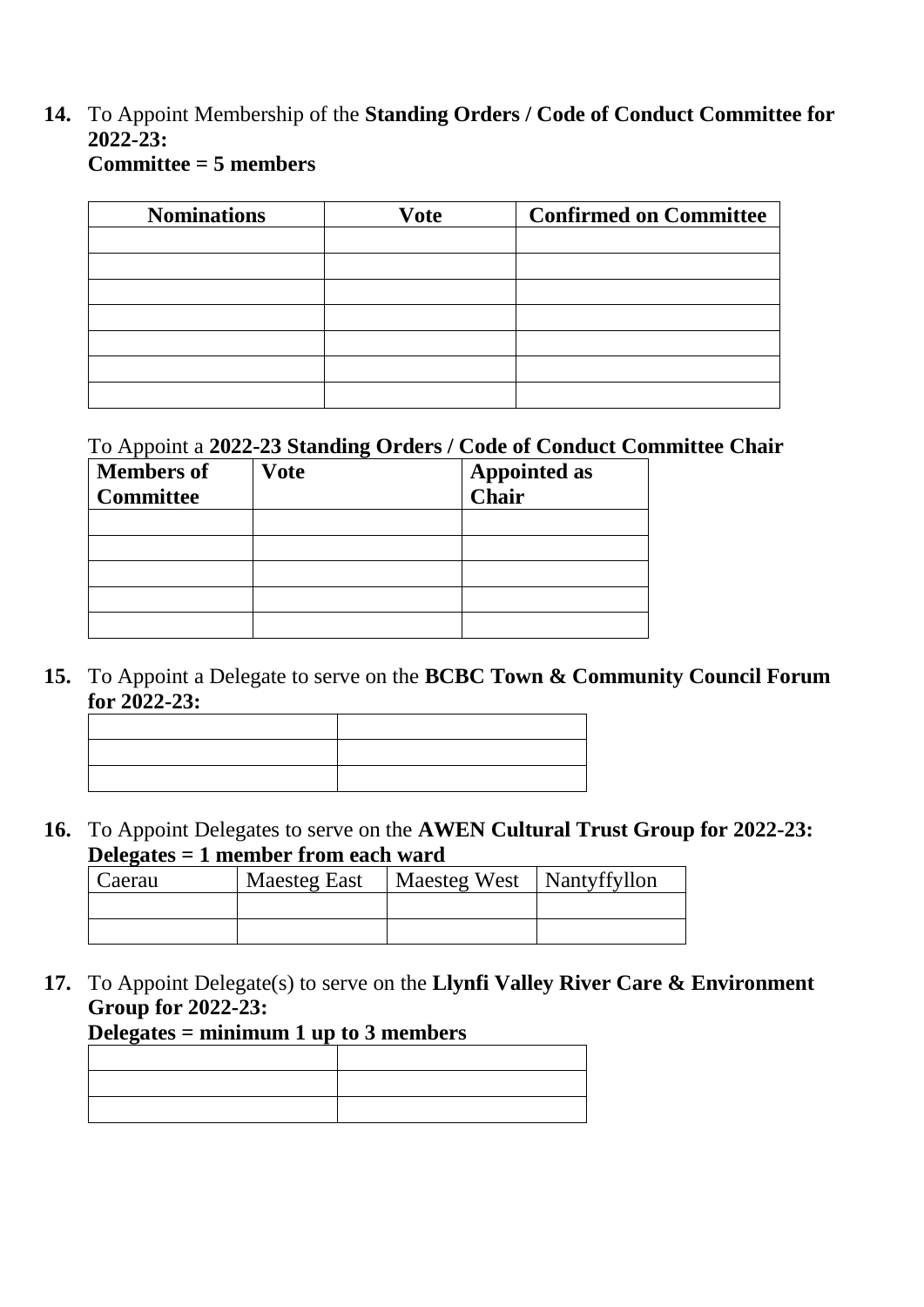#### **18.** To Appoint Delegates to serve on the **Natural Resources Wales "Spirit of the Llynfi Woodland" Group 2022-23: Delegates = minimum 1 up to 3 members**

Co-opted: Community Maintenance Officer D Passey

## **19.** To Appoint a **Diversity Champion 2022-23:**

**20.** To Appoint Delegate to serve on the **One Voice Wales meetings for 2022-23:**

| <u> 2008 - Andrea Andrew Amerikaanse kommunister († 2008)</u>                                                                                                                                                                 |                                                                                                                                                                                                                               |
|-------------------------------------------------------------------------------------------------------------------------------------------------------------------------------------------------------------------------------|-------------------------------------------------------------------------------------------------------------------------------------------------------------------------------------------------------------------------------|
|                                                                                                                                                                                                                               |                                                                                                                                                                                                                               |
| the contract of the contract of the contract of the contract of the contract of                                                                                                                                               | the control of the control of the control of the control of the control of the control of the control of the control of the control of the control of the control of the control of the control of the control of the control |
| the control of the control of the control of the control of the control of the control of the control of the control of the control of the control of the control of the control of the control of the control of the control |                                                                                                                                                                                                                               |

**21.** Review of inventory of land and other assets including buildings and office equipment;

Maesteg Town Council do not own any land only the Maesteg Town Council building.

- **22.** Review of the Council's and/or staff subscriptions to other bodies;
	- Maesteg Town Council is a member of OVW (One Voice Wales) membership was renewed in March 2022 for the financial year 2022-23
	- Maesteg Town Council Staff are members of SLCC (Society of Local Council Clerks) and membership fees are paid by Maesteg Town Council.
- **23.** Review of the Council's complaints procedure; policies, procedures and practices in respect of its obligations under freedom of information and data protection legislation (see also standing orders 11, 20 and 21); policy for dealing with the press/media; employment policies and procedures;

Polices have been looked at by the Policy Committee in 2021-22 and all adopted policies can be found on the Maesteg Town Council Website under Responsibilities.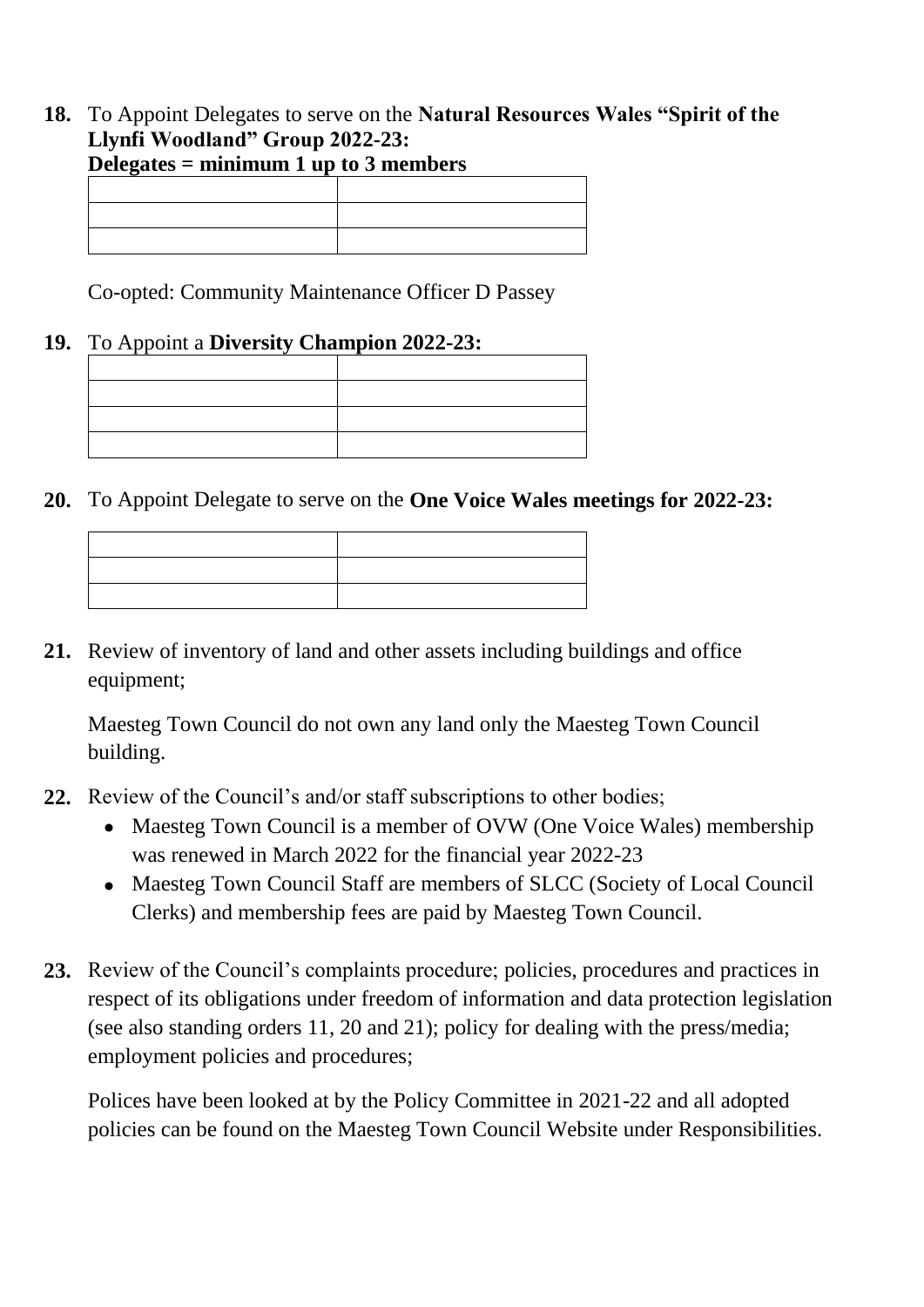**24.** Determining the time and place of ordinary meetings of the Council up to and including the next annual meeting of the Council. i.e. 1st Tuesday of every month at 6:30pm.

## **25. INDEPENDENT REMUNERATION PANEL (IRP) FOR WALES ANNUAL REPORT - FEBRUARY 2022**

It was agreed in Full Council on 1st March 2022 that the incumbent Council would agree to the requirements of Section 147 of the Local Government (Wales) Measure 2011, and the implementation of the IRP determinations, whereby Section 13 relates specifically to Community and Town Councils.

An electronic copy of the full report was emailed to all newly appointed members and a hard copy of Section 13 was provided to all members and the following determinations need to be discussed:

Implementation of the Panel's Determinations

With effect from 9 May 2022, the determinations set out in the Report will apply to principal councils and community and town councils

Please note the following:

- **Table 9** currently MTC falls within group A (pg 48)
- **Table 10** current electorate is 13,322 and precept is over £200,000 therefore MTC falls within Group 1 (pg 48)

| $\bullet$<br><b>Lable 11 (pg 33)</b> |                                              |
|--------------------------------------|----------------------------------------------|
| <b>Type of payment</b>               | <b>Requirement</b>                           |
| Group 1                              | See Table 10                                 |
| <b>Basic Payment</b>                 | Mandatory for all members                    |
| Senior Role Payment                  | Mandatory for 1 member; optional for up to 7 |
| <b>Attendance Allowance</b>          | Optional                                     |
| <b>Financial Loss</b>                | Optional                                     |
| Travel & Subsistence                 | Optional                                     |
| Costs of Care                        | Mandatory                                    |
|                                      |                                              |

# • **Table 11 (pg 53)**

## • **Table 12 (pg 54 & 55)**

| <b>Determination Number</b>            | Is a decision required by        | Council     |
|----------------------------------------|----------------------------------|-------------|
|                                        | council?                         | Decision    |
| 44 Community and town councils must    | No - the payment of £150 is      | No decision |
| make available a payment to each of    | mandated for every member        | required.   |
| their members of £150 per year as a    | unless they advise the           |             |
| contribution to costs and expenses.    | appropriate officer that they do |             |
|                                        | not want to take it in writing.  |             |
| <b>45</b> The payment for members      | Yes - a council must decide how  |             |
| undertaking a senior role is an annual | many payments of £500 it will    |             |
| amount of £500 as set out in Table 11  | make – mandatory for 1 member    |             |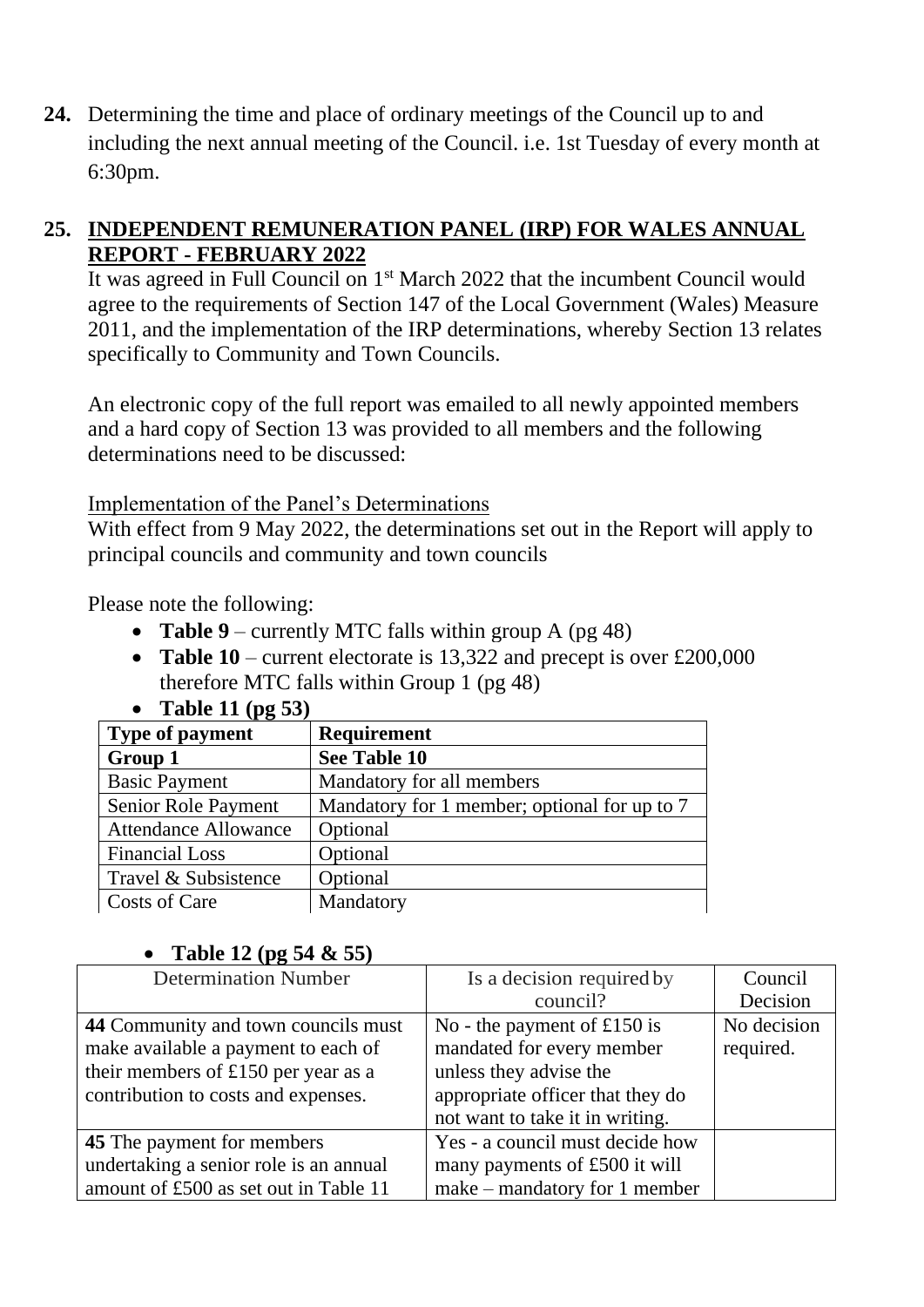|                                                                                                                                                                                                                                                                                     | and optional for up to 7<br>members.                                                                                                                                                                                         |                          |
|-------------------------------------------------------------------------------------------------------------------------------------------------------------------------------------------------------------------------------------------------------------------------------------|------------------------------------------------------------------------------------------------------------------------------------------------------------------------------------------------------------------------------|--------------------------|
| 46 Community and town councils can<br>make payments to each of their members<br>in respect of travel costs for attending<br>approved duties.                                                                                                                                        | Yes - the payment of travel costs<br>is optional.                                                                                                                                                                            |                          |
| 47 If a community or town council<br>resolves that a particular duty requires<br>an overnight stay, it can authorise<br>reimbursement of subsistence expenses<br>to its members.                                                                                                    | Yes - the payment of overnight<br>subsistence expenses is optional.                                                                                                                                                          |                          |
| 48 Community and town councils can<br>pay financial loss compensation to each<br>of their members, where such loss has<br>actually occurred, for attending<br>approved duties.                                                                                                      | Yes - the payment of financial<br>loss compensation is optional if<br>claimed.                                                                                                                                               |                          |
| 49 Each council can decide to introduce<br>an attendance allowance for members.<br>The amount of each payment must not<br>exceed £30.                                                                                                                                               | Yes - the payment of attendance<br>allowance is optional.                                                                                                                                                                    |                          |
| A member in receipt of financial loss<br>will not be entitled to claim attendance<br>allowance for the same event.                                                                                                                                                                  |                                                                                                                                                                                                                              |                          |
| 50 Community and town councils can<br>provide a payment to the mayor or chair<br>of the council up to a maximum of<br>£1,500.                                                                                                                                                       | Yes - the payment to a Civic<br>Head is optional.<br>If agreed need to agree how<br>many payments the payment is<br>subject to i.e. quarterly /<br>biannually / monthly                                                      |                          |
| 51 Community and town councils can<br>provide a payment to the deputy mayor<br>or deputy chair of the council up to a<br>maximum amount of £500.                                                                                                                                    | Yes - the payment to a Deputy<br>Civic Head is optional.<br>If agreed need to agree how<br>many payments the payment is<br>subject to i.e. quarterly /<br>biannually / monthly                                               |                          |
| <b>52</b> The application of the Remuneration<br>Framework by relevant Group.                                                                                                                                                                                                       | As set out in Table 11                                                                                                                                                                                                       |                          |
| 53 Members in receipt of a Band 1 or<br>Band 2 senior salary from a principal<br>council (that is Leader, Deputy Leader<br>or Executive Member) cannot receive<br>any payment from any community or<br>town council, other than travel and<br>subsistence expenses and contribution | No - Members in receipt of a<br>Band 1 or Band 2 senior salary<br>from a principal council (that is<br>Leader, Deputy Leader or<br>Executive Member) can only<br>receive travel and subsistence<br>expenses and contribution | No decision<br>required. |